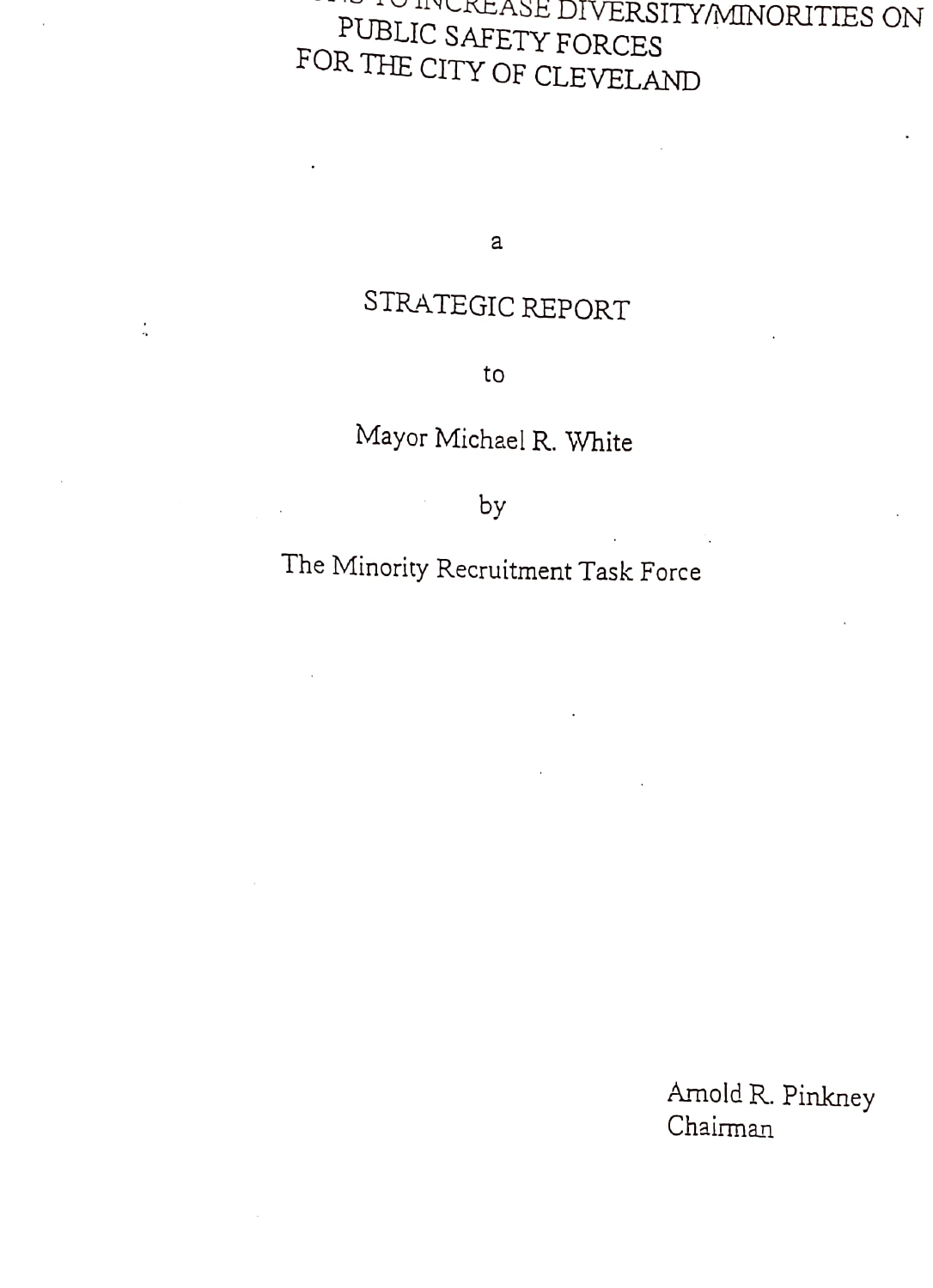#### TABLE of CONTENTS

 $\frac{1}{2}$ 

| Oenerall Recommendations                              |  |
|-------------------------------------------------------|--|
|                                                       |  |
|                                                       |  |
|                                                       |  |
| Histog Time Line for Action Plan Charts113, 15 and 17 |  |
| Public Safety Forces' Hiring Time Line 14, 16 and 18  |  |
|                                                       |  |

 $\mathcal{I}^{(1)}$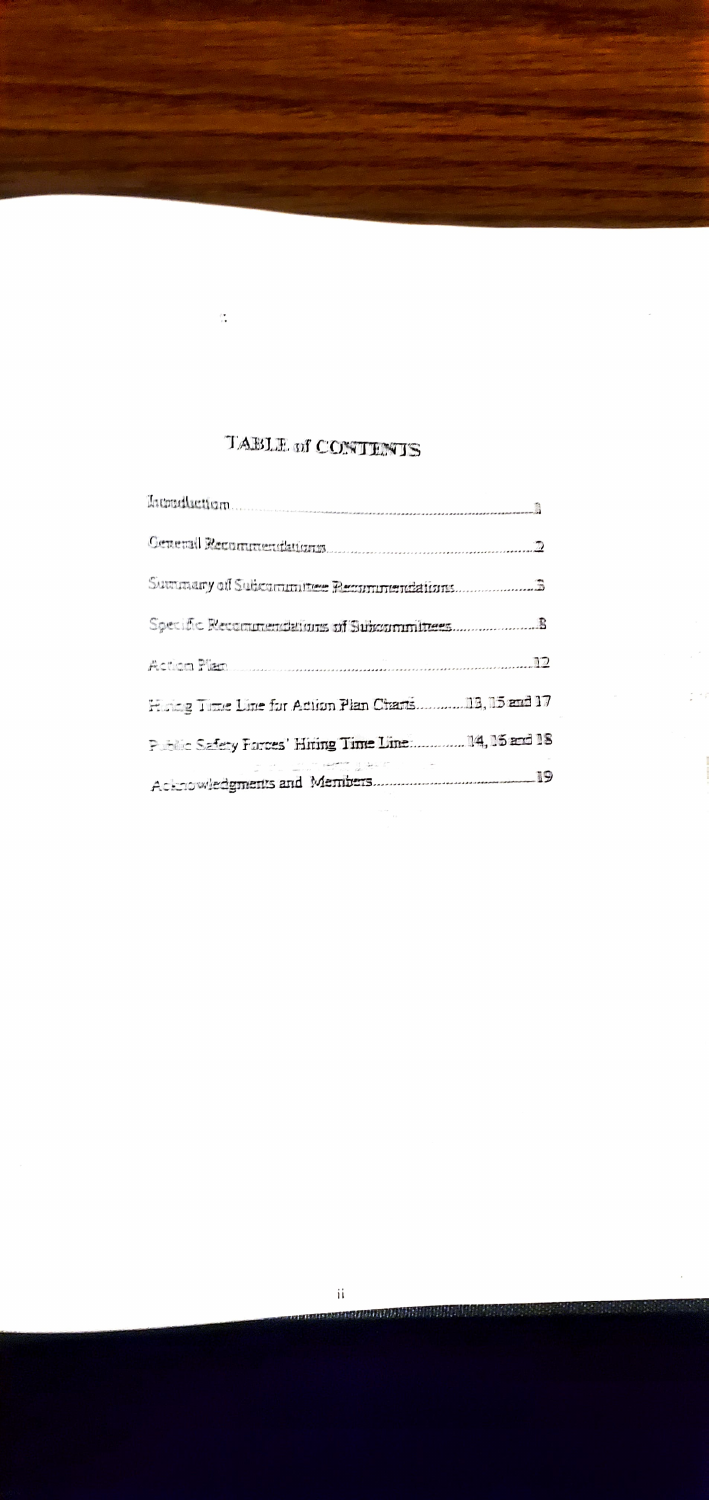### INTRODUCTION

š

In 1997 Mayor Michael R. White formed the Minority Recruitment Task Force (MRTF). Mayor White appointed Mr. Arnold R. Pinkney to chair the MRTF comprised of minorities from all aspects of the community and the chiefs of Cleveland Public Safety Forces. The charge of the MRTF is to review the practices of minority recruitment and make recommendations to reflect the diversity of Cleveland within the ranks of its Public Safety Forces. Subsequently, Mr. Pinkney directed the MRTF to create the following subcommittees:

Recuitment Subcommittee: Chairman Daryl Tukufu

Image Subcommittee: Chairwoman Eleanor Hayes

Training Subcommittee: Chairman Joseph Nolan

Interview Subcommittee: Chaiman Myron Robinson

Tutorial/Testing Subcommittee Chairman Charles See

Mentoring Subcommittee: Chairman Timothy Eppinger

In addition, the following mernbers from the City of Cleveland Department of Public Safety play a vital role on the MRTF:

William M. Denihan,Director Steven J. Tery, Assistant Director Jonevette Frost, Project Director

,10 Chief Rocco Pollutro, Police Chief Kevin Gerrity, Fire Commissioner Bruce Shade, EMS